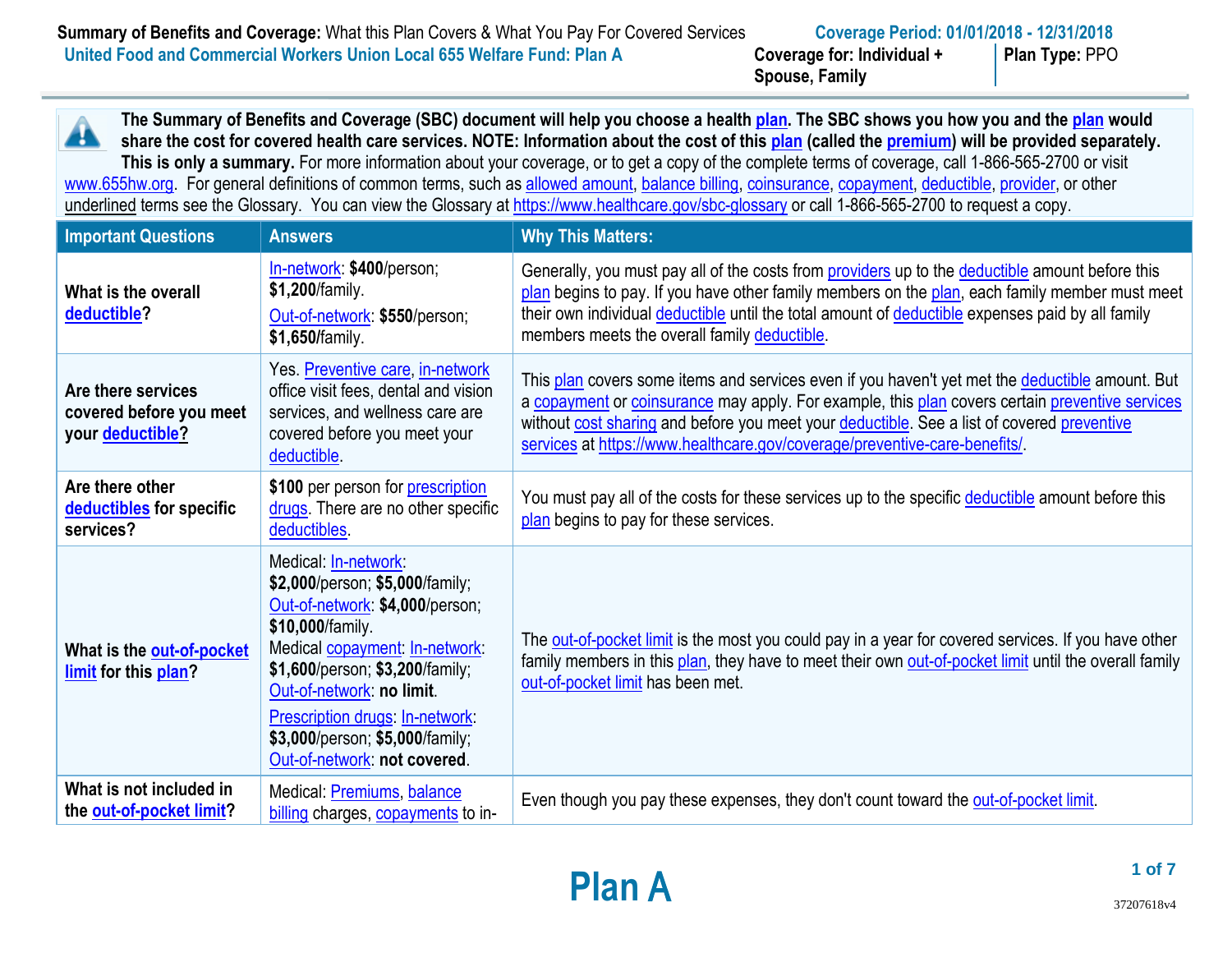| <b>Important Questions</b>                          | <b>Answers</b>                                                                                                             | <b>Why This Matters:</b>                                                                                                                                                                                                                                                                                                                                                                                                                                                        |
|-----------------------------------------------------|----------------------------------------------------------------------------------------------------------------------------|---------------------------------------------------------------------------------------------------------------------------------------------------------------------------------------------------------------------------------------------------------------------------------------------------------------------------------------------------------------------------------------------------------------------------------------------------------------------------------|
|                                                     | network physicians, and health<br>care this plan doesn't cover.                                                            |                                                                                                                                                                                                                                                                                                                                                                                                                                                                                 |
|                                                     | Prescription drugs: Premiums,<br>balance billing charges, medical<br>benefits, and health care this plan<br>doesn't cover. |                                                                                                                                                                                                                                                                                                                                                                                                                                                                                 |
| Will you pay less if you<br>use a network provider? | Yes. See www.655hw.org or call<br>1-866-565-2700 for a list of<br>network providers                                        | This plan uses a provider network. You will pay less if you use a provider in the plan's network.<br>You will pay the most if you use an out-of-network-provider, and you might receive a bill from a<br>provider for the difference between the provider's charge and what your plan pays (balance<br>billing). Be aware your network provider might use an out-of-network-provider for some services<br>(such as lab work). Check with your provider before you get services. |
| Do you need a referral to<br>see a specialist?      | No.                                                                                                                        | You can see the specialist you choose without a referral.                                                                                                                                                                                                                                                                                                                                                                                                                       |

All **[copayment](https://www.healthcare.gov/sbc-glossary/#copayment)** and **[coinsurance](https://www.healthcare.gov/sbc-glossary/#coinsurance)** costs shown in this chart are after your **[deductible](https://www.healthcare.gov/sbc-glossary/#deductible)** has been met, if a **[deductible](https://www.healthcare.gov/sbc-glossary/#deductible)** applies. A

| <b>Common</b>                                                | <b>Services You May Need</b>                        | <b>What You Will Pay</b>                                                                                        |                                                                                                                | Limitations, Exceptions*, & Other Important                                                                                                                          |  |
|--------------------------------------------------------------|-----------------------------------------------------|-----------------------------------------------------------------------------------------------------------------|----------------------------------------------------------------------------------------------------------------|----------------------------------------------------------------------------------------------------------------------------------------------------------------------|--|
| <b>Medical Event</b>                                         |                                                     | <b>Network Provider</b><br>(You will pay the least)                                                             | <b>Out-of-Network Provider</b><br>(You will pay the most)                                                      | <b>Information</b>                                                                                                                                                   |  |
|                                                              | Primary care visit to treat an<br>injury or illness | \$15 copay; deductible<br>does not apply                                                                        | 40% coinsurance                                                                                                | None.                                                                                                                                                                |  |
| If you visit a health<br>care provider's office<br>or clinic | <b>Specialist visit</b>                             | $$20$ copay; \$20 copay +<br>20% coinsurance for<br>chiropractic office visits;<br>deductible does not<br>apply | 40% coinsurance; \$20<br>$\frac{\text{copy}}{\text{2004}}$ + 40% coinsurance<br>for chiropractic office visits | Chiropractic office visits limited to 20<br>visits/year.                                                                                                             |  |
|                                                              | Preventive care/screening/<br>immunization          | No charge; deductible<br>does not apply                                                                         | 40% coinsurance                                                                                                | You may have to pay for services that aren't<br>preventive. Ask your provider if the services<br>you need are preventive. Then check what<br>your plan will pay for. |  |
| If you have a test                                           | Diagnostic test (x-ray, blood<br>work)              | 20% coinsurance                                                                                                 | 40% coinsurance                                                                                                | Chiropractic x-rays and labs limited to one set<br>per year.                                                                                                         |  |
|                                                              | Imaging (CT/PET scans, MRIs)                        | 20% coinsurance                                                                                                 | 40% coinsurance                                                                                                | None.                                                                                                                                                                |  |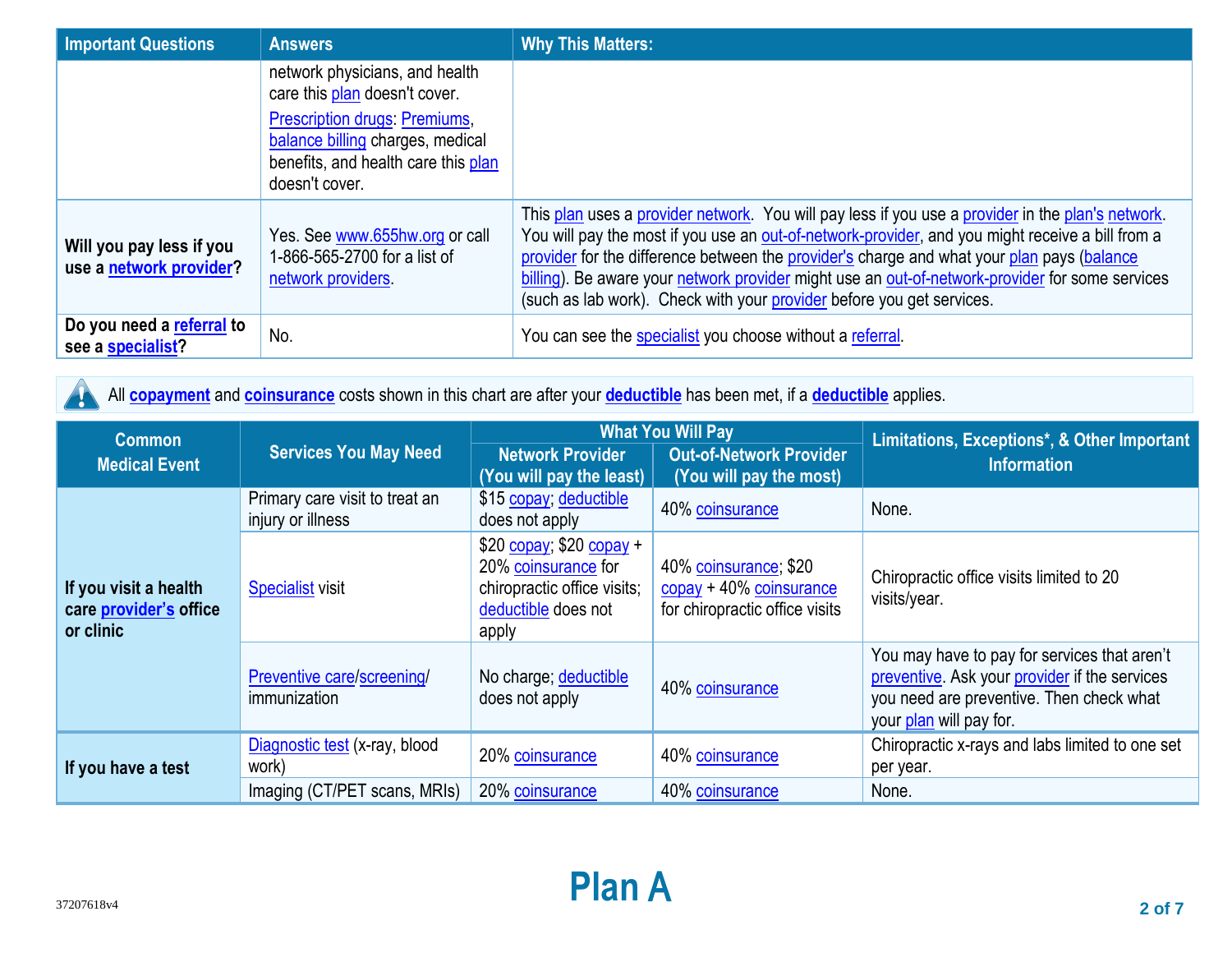| <b>Common</b>                                                                                                                                                                    |                                                   | <b>What You Will Pay</b>                                                                                                                                                                                                                       |                                | Limitations, Exceptions*, & Other Important                                                                                                                                                                                                                                                                                                                                                                                                                                                                                                |  |
|----------------------------------------------------------------------------------------------------------------------------------------------------------------------------------|---------------------------------------------------|------------------------------------------------------------------------------------------------------------------------------------------------------------------------------------------------------------------------------------------------|--------------------------------|--------------------------------------------------------------------------------------------------------------------------------------------------------------------------------------------------------------------------------------------------------------------------------------------------------------------------------------------------------------------------------------------------------------------------------------------------------------------------------------------------------------------------------------------|--|
| <b>Medical Event</b>                                                                                                                                                             | <b>Services You May Need</b>                      | <b>Network Provider</b>                                                                                                                                                                                                                        | <b>Out-of-Network Provider</b> | <b>Information</b>                                                                                                                                                                                                                                                                                                                                                                                                                                                                                                                         |  |
|                                                                                                                                                                                  |                                                   | (You will pay the least)                                                                                                                                                                                                                       | (You will pay the most)        |                                                                                                                                                                                                                                                                                                                                                                                                                                                                                                                                            |  |
| If you need drugs to<br>treat your illness or<br>condition<br>More information about<br>prescription drug<br>coverage is available at<br>www.655hw.org<br>If you have outpatient | Generic drugs                                     | Retail: Greater of 15%<br>coinsurance or \$10<br>copay (\$40 maximum<br>copay)<br>Mail Order: Greater of<br>10% coinsurance or \$20<br>copay (\$120 maximum<br>copay)                                                                          | Not covered                    | Covers up to a 30-day supply (retail); 31-90<br>day supply (mail order).<br>You may also fill your maintenance<br>prescriptions (up to a 90-day supply) at all<br>Schnucks, Dierbergs, Shop n' Save and<br>Kroger stores that have pharmacies. You<br>must have filled at least one 30-day supply of<br>the prescription at retail before you are eligible<br>to fill the 90-day supply. Mail order copays will<br>apply. Specialty drugs are payable as<br>preferred brand drugs. Preauthorization of<br>specialty drugs may be required. |  |
|                                                                                                                                                                                  | Preferred brand and specialty<br>drugs            | Retail: Greater of 25%<br>coinsurance or \$20<br>copay (\$80 maximum<br>$\overline{\text{copy}}$<br>Mail Order: Greater of<br>25% coinsurance or \$40<br>copay (\$240 maximum<br>copay)                                                        | Not covered                    |                                                                                                                                                                                                                                                                                                                                                                                                                                                                                                                                            |  |
|                                                                                                                                                                                  | Non-preferred brand drugs                         | Retail: Greater of 25%<br>of generic cost or \$20<br>$copy + difference$<br>between brand name<br>and generic price<br>Mail Order: Greater of<br>25% of generic cost or<br>$$40$ copay + difference<br>between brand name<br>and generic price | Not covered                    |                                                                                                                                                                                                                                                                                                                                                                                                                                                                                                                                            |  |
|                                                                                                                                                                                  | Facility fee (e.g., ambulatory<br>surgery center) | 20% coinsurance                                                                                                                                                                                                                                | 40% coinsurance                | Out-of-network free standing surgical centers<br>not covered.                                                                                                                                                                                                                                                                                                                                                                                                                                                                              |  |
| surgery                                                                                                                                                                          | Physician/surgeon fees                            | 20% coinsurance                                                                                                                                                                                                                                | 40% coinsurance                | Preauthorization is required for in-network and<br>out-of-network outpatient surgery. Failure to                                                                                                                                                                                                                                                                                                                                                                                                                                           |  |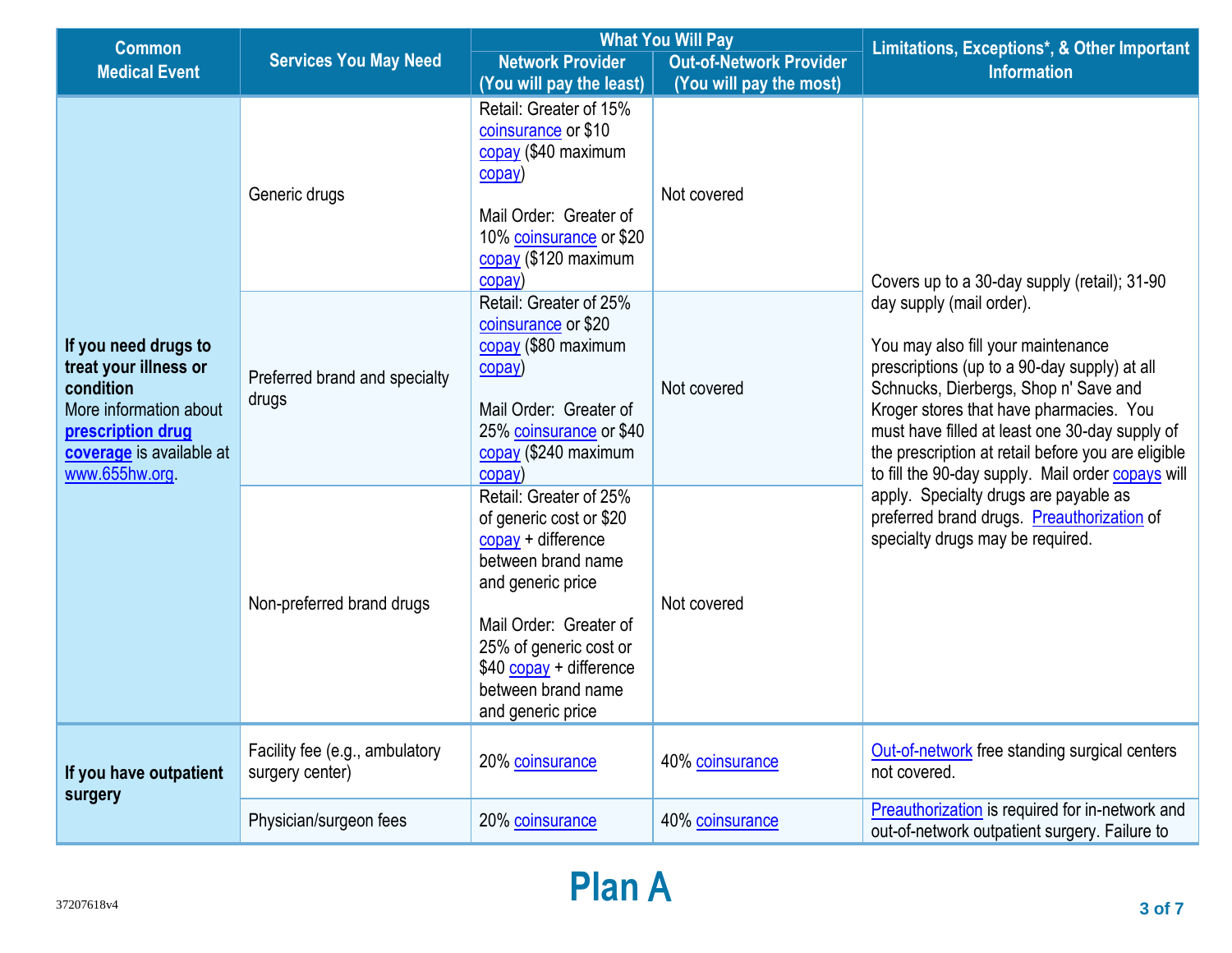| <b>Common</b>                                                    |                                              | <b>What You Will Pay</b>                                                                                         |                                                                  | Limitations, Exceptions*, & Other Important                                                                                                                                                                                                                      |  |
|------------------------------------------------------------------|----------------------------------------------|------------------------------------------------------------------------------------------------------------------|------------------------------------------------------------------|------------------------------------------------------------------------------------------------------------------------------------------------------------------------------------------------------------------------------------------------------------------|--|
| <b>Medical Event</b>                                             | <b>Services You May Need</b>                 | <b>Network Provider</b>                                                                                          | <b>Out-of-Network Provider</b>                                   | <b>Information</b>                                                                                                                                                                                                                                               |  |
|                                                                  |                                              | (You will pay the least)                                                                                         | (You will pay the most)                                          |                                                                                                                                                                                                                                                                  |  |
|                                                                  |                                              |                                                                                                                  |                                                                  | preauthorize may result in you paying the full<br>cost of services that are not covered.                                                                                                                                                                         |  |
|                                                                  | <b>Emergency room care</b>                   | 20% coinsurance +<br>$$200$ copay                                                                                | 20% coinsurance $+$ \$200<br>copay                               | Copay waived if admitted.                                                                                                                                                                                                                                        |  |
| If you need immediate<br>medical attention                       | <b>Emergency medical</b><br>transportation   | 20% coinsurance                                                                                                  | 20% coinsurance                                                  |                                                                                                                                                                                                                                                                  |  |
|                                                                  | <b>Urgent care</b>                           | $20\%$ coinsurance + \$50<br>copay; deductible does<br>not apply                                                 | $40\%$ coinsurance + \$50<br>copay; deductible does not<br>apply | None.                                                                                                                                                                                                                                                            |  |
| If you have a hospital<br>stay                                   | Facility fee (e.g., hospital room)           | 20% coinsurance                                                                                                  | 40% coinsurance                                                  | <b>Preauthorization</b> is required for nonemergency<br>admissions. Failure to preauthorize may result<br>in you paying the full cost of services that are<br>not covered.                                                                                       |  |
|                                                                  | Physician/surgeon fees                       | 20% coinsurance                                                                                                  | 40% coinsurance                                                  | None.                                                                                                                                                                                                                                                            |  |
| If you need mental<br>health, behavioral<br>health, or substance | <b>Outpatient services</b>                   | \$15 copay/office visit<br>and 20% coinsurance<br>for other outpatient<br>services; deductible<br>does not apply | 40% coinsurance                                                  | Preauthorization is not required for an office<br>visit. However, preauthorization is required for<br>other outpatient services and all inpatient<br>services. Failure to <i>preauthorize</i> may result in<br>you paying the full cost of services that are not |  |
| abuse services                                                   | Inpatient services                           | 20% coinsurance                                                                                                  | 40% coinsurance                                                  | covered. Please refer to your insurance card<br>for information regarding out-of-network<br>providers and obtaining preauthorization.                                                                                                                            |  |
|                                                                  | Office visits<br>does not apply              | \$15 copay; deductible                                                                                           | 40% coinsurance                                                  | Cost sharing does not apply to certain<br>preventive services. Depending on the type of                                                                                                                                                                          |  |
| If you are pregnant                                              | Childbirth/delivery professional<br>services | 20% coinsurance                                                                                                  | 40% coinsurance                                                  | services, coinsurance may apply. Maternity<br>care may include tests and services described                                                                                                                                                                      |  |
|                                                                  | Childbirth/delivery facility<br>services     | 20% coinsurance                                                                                                  | 40% coinsurance                                                  | elsewhere in the SBC (i.e. ultrasound).<br>Dependent child pregnancy is excluded,<br>except for mandated preventive care services.                                                                                                                               |  |
|                                                                  | Home health care                             | 20% coinsurance                                                                                                  | 40% coinsurance                                                  | Maximum 40 visits per 12 month period.                                                                                                                                                                                                                           |  |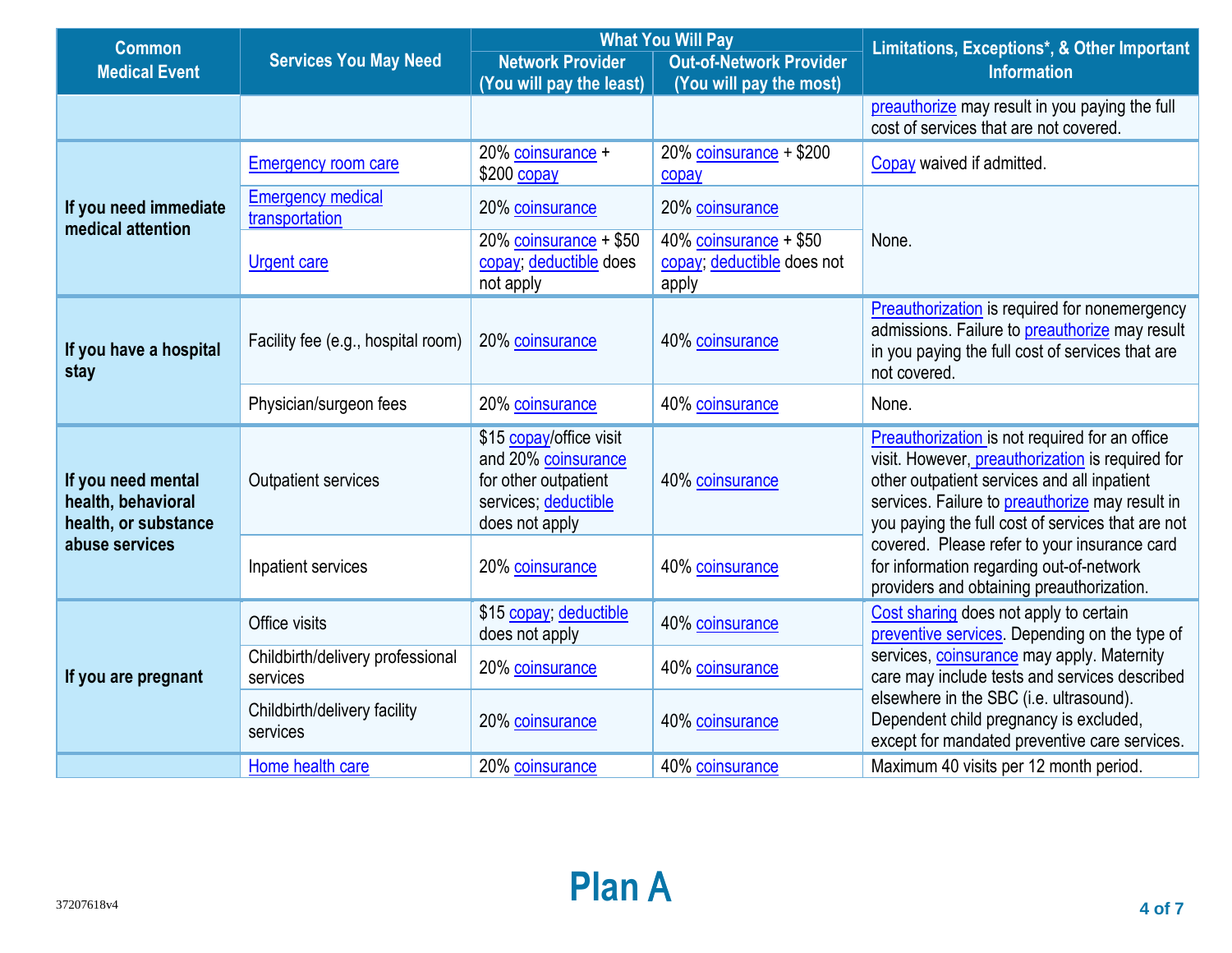| <b>Common</b>                             |                                                             | <b>What You Will Pay</b>                                                                                       |                                 | Limitations, Exceptions*, & Other Important                                                                                                                                                                                                                                                                                       |  |
|-------------------------------------------|-------------------------------------------------------------|----------------------------------------------------------------------------------------------------------------|---------------------------------|-----------------------------------------------------------------------------------------------------------------------------------------------------------------------------------------------------------------------------------------------------------------------------------------------------------------------------------|--|
| <b>Medical Event</b>                      | <b>Services You May Need</b>                                | <b>Network Provider</b>                                                                                        | <b>Out-of-Network Provider</b>  | <b>Information</b>                                                                                                                                                                                                                                                                                                                |  |
|                                           |                                                             | (You will pay the least)                                                                                       | (You will pay the most)         |                                                                                                                                                                                                                                                                                                                                   |  |
|                                           | Rehabilitation services and<br><b>Habilitation services</b> | $20\%$ coinsurance + \$20<br>copay                                                                             | 40% coinsurance + \$20<br>copay | Preauthorization is required for rehabilitation<br>admissions. Failure to preauthorize may result<br>in you paying the full cost of services that are<br>not covered. Deductible does not apply to<br>physical, speech or occupational therapy visits.<br>Maximum 40 visits (combined with other<br>therapies) per calendar year. |  |
| If you need help<br>recovering or have    | <b>Skilled nursing care</b>                                 | 20% coinsurance                                                                                                | 40% coinsurance                 | Maximum 60 days per episode.<br>Preauthorization is required. Failure to<br>preauthorize may result in you paying the full<br>cost of services that are not covered.                                                                                                                                                              |  |
| other special health<br>needs             | Durable medical equipment                                   | 20% coinsurance                                                                                                | 40% coinsurance                 | \$1,000 maximum per piece of equipment per<br>date of service. Preauthorization is required for<br>anything over \$1,000. Wigs and prosthesis for<br>hair loss due to a medical diagnosis or<br>treatment covered by the Plan limited to \$150<br>lifetime maximum per person.                                                    |  |
|                                           | <b>Hospice services</b>                                     | Inpatient services: 20%<br>coinsurance<br>Outpatient services:<br>20% coinsurance                              | 40% coinsurance                 | Must be terminally ill with a life expectancy of 6<br>months or less.                                                                                                                                                                                                                                                             |  |
|                                           | Children up to age 19, eye<br>exam                          | No charge                                                                                                      | Not covered                     | Coverage limited to Unit 1 dependents only.<br>Coverage limited to one exam per year as<br>recommended by The Bright Futures/American<br><b>Academy of Pediatrics</b>                                                                                                                                                             |  |
| If your child needs<br>dental or eye care | Children's glasses                                          | \$50 copay for lenses;<br>no charge for frames up<br>to \$130, then 100%<br>coinsurance with a 20%<br>discount | Not covered                     | Coverage limited to Unit 1 dependents only.<br>Coverage limited to one pair of glasses every<br>other year.                                                                                                                                                                                                                       |  |
|                                           | Children up to age 19, dental<br>check-up                   | No charge                                                                                                      | No charge                       | Coverage limited to Unit 1 dependents only.<br>Limit of 2 exams and 1 x-ray per year.                                                                                                                                                                                                                                             |  |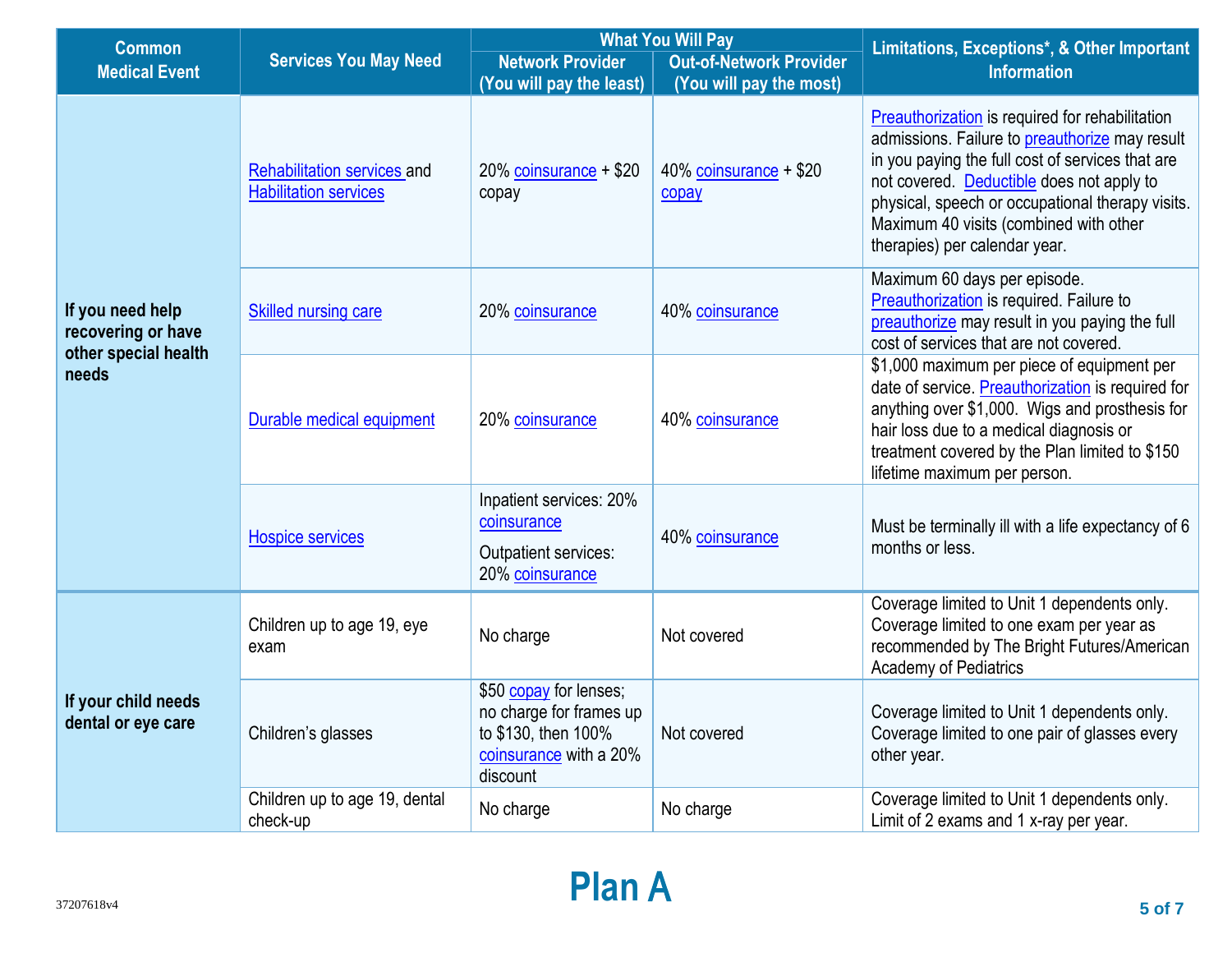| <b>Excluded Services &amp; Other Covered Services:</b>                                                                                                                 |                                                                                                                                                                   |                                                                                                                                                                         |  |  |  |
|------------------------------------------------------------------------------------------------------------------------------------------------------------------------|-------------------------------------------------------------------------------------------------------------------------------------------------------------------|-------------------------------------------------------------------------------------------------------------------------------------------------------------------------|--|--|--|
| Services Your Plan Generally Does NOT Cover (Check your policy or plan document for more information and a list of any other excluded services.)                       |                                                                                                                                                                   |                                                                                                                                                                         |  |  |  |
| Acupuncture<br>Cosmetic surgery, unless directly related to<br>recovery from an injury or where required by law                                                        | Long-term care<br>$\bullet$<br>Non-emergency care when traveling outside the<br>$\bullet$<br>U.S.                                                                 | Private duty nursing<br>Services rendered out-of-geographical area                                                                                                      |  |  |  |
| Other Covered Services (Limitations may apply to these services. This isn't a complete list. Please see your plan document.)                                           |                                                                                                                                                                   |                                                                                                                                                                         |  |  |  |
| Bariatric surgery (preauthorization is required)<br>Chiropractic care (maximum 20 visits/year)<br>Dental care (adult) (Unit 1 employees only,<br>maximum \$3,000/year) | Hearing aids (maximum \$500/ear every 5 years)<br>$\bullet$<br>Infertility treatment (maximum \$10,000/lifetime,<br>$\bullet$<br>not covered for dependent child) | Routine eye care (adult) (1 exam every other<br>calendar year)<br>Routine foot care<br>Weight loss programs (preauthorization is<br>required, maximum \$1,500/lifetime) |  |  |  |

Your Rights to Continue Coverage: There are agencies that can help if you want to continue your coverage after it ends. The contact information for the Department of Labor's Employee Benefits Security Administration is 1-866-444-EBSA (3272) o[r www.dol.gov/ebsa/healthreform.](http://www.dol.gov/ebsa/healthreform) Other coverage options may be available to you too, including buying individual insurance coverage through the Health Insurance [Marketplace.](https://www.healthcare.gov/sbc-glossary/#marketplace) For more information about the [Marketplace,](https://www.healthcare.gov/sbc-glossary/#marketplace) visit [www.HealthCare.gov](http://www.healthcare.gov/) or call 1-800-318-2596.

Your Grievance and Appeals Rights: There are agencies that can help if you have a complaint against you[r plan](https://www.healthcare.gov/sbc-glossary/#plan) for a denial of a [claim.](https://www.healthcare.gov/sbc-glossary/#claim) This complaint is called a [grievance](https://www.healthcare.gov/sbc-glossary/#grievance) or [appeal.](https://www.healthcare.gov/sbc-glossary/#appeal) For more information about your rights, look at the explanation of benefits you will receive for that medica[l claim.](https://www.healthcare.gov/sbc-glossary/#claim) Your [plan](https://www.healthcare.gov/sbc-glossary/#plan) documents also provide complete information to submit a [claim,](https://www.healthcare.gov/sbc-glossary/#claim) [appeal,](https://www.healthcare.gov/sbc-glossary/#appeal) or a [grievance](https://www.healthcare.gov/sbc-glossary/#grievance) for any reason to your [plan.](https://www.healthcare.gov/sbc-glossary/#plan) For more information about your rights, this notice, or assistance, contact: the Plan at 1-866-565-2700 or Department of Labor's Employee Benefits Security Administration at 1-866-444-EBSA (3272) or [www.dol.gov/ebsa/healthreform.](http://www.dol.gov/ebsa/healthreform) Additionally, a consumer assistance program can help you file your appeal. Contact Missouri Department of Insurance, 301 West High Street, Room 830, Harry S. Truman State Office Building, Jefferson City, MO 56101, 1-800-726-7390, [www.insurance.mo.gov.](http://www.insurance.mo.gov/)

## **Does this plan provide Minimum Essential Coverage? Yes**

If you don't have [Minimum Essential Coverage](https://www.healthcare.gov/sbc-glossary/#minimum-essential-coverage) for a month, you'll have to make a payment when you file your tax return unless you qualify for an exemption from the requirement that you have health coverage for that month.

## **Does this plan meet the Minimum Value Standards? Yes**

If your [plan](https://www.healthcare.gov/sbc-glossary/#plan) doesn't meet the [Minimum Value Standards,](https://www.healthcare.gov/sbc-glossary/#minimum-value-standard) you may be eligible for a [premium tax credit](https://www.healthcare.gov/sbc-glossary/#premium-tax-credits) to help you pay for a plan through the Marketplace.

––––––––––––––––––––––*To see examples of how this [plan](https://www.healthcare.gov/sbc-glossary/#plan) might cover costs for a sample medical situation, see the next section.–––––––––––*–––––––––––